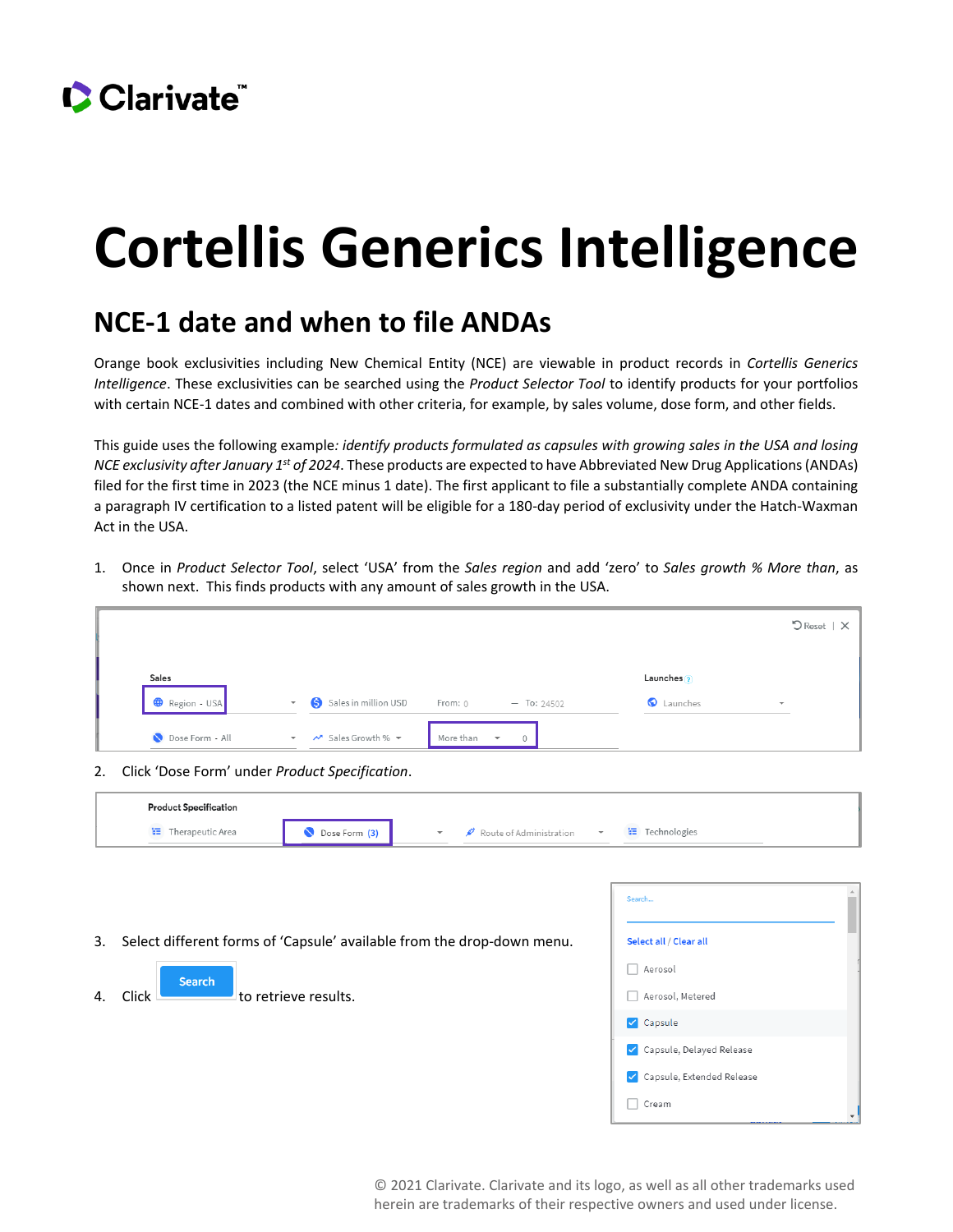## Clarivate

5. Results table is displayed next showing API names, sales trends, dose form/strength and other details.

| <b>Product Selector</b><br>Q Modify Criteria              |                                                          |                                                             |                                                 |               |                                                                   |                               |                                                          |  |  |  |
|-----------------------------------------------------------|----------------------------------------------------------|-------------------------------------------------------------|-------------------------------------------------|---------------|-------------------------------------------------------------------|-------------------------------|----------------------------------------------------------|--|--|--|
| Analysis Compare Pack Prices O                            |                                                          |                                                             |                                                 |               |                                                                   |                               |                                                          |  |  |  |
| Single Ingredient Combination<br><b>API Manufacturers</b> | $\overline{\phantom{a}}$                                 | Ta Customize Columns<br>$Export$ (?)<br>Country/Territory ? | <b>USA</b>                                      | ٠             |                                                                   |                               | Showing 1-10 of 271                                      |  |  |  |
| <b>API Consumption</b>                                    | $\left\langle \right\rangle$                             | API NAME 1                                                  | SALES IN USD O<br>个<br><b>USA</b><br><b>ALL</b> | SALES TREND 个 | API CONSUMPTION IN KG @<br>$\uparrow$<br><b>USA</b><br><b>ALL</b> | API<br>CONSUMPTION 个<br>TREND | <b>CONSTRAINT DATE FORECAST</b>                          |  |  |  |
| <b>Market Performance</b>                                 | $\overline{\phantom{a}}$                                 | acalabrutinib                                               | 499-500M                                        | ↑ 214.5%      | 236-237                                                           |                               | 05-Nov-2035, Netherlands<br>11-Jul-2034, Canada<br>0.0.0 |  |  |  |
| <b>Phase III Drugs</b><br><b>European Approvals</b>       | $\overline{\phantom{a}}$<br>$\left\langle \right\rangle$ | acebutolol hydrochloride                                    | $10 - 11M$                                      | 1496          | 4,711-4,712                                                       | $+ -796$                      | Not applicable                                           |  |  |  |
| US Approvals                                              | $\left\langle \right\rangle$                             | acetazolamide                                               | 48-49M                                          | 16.8%         | 21,228-21,229                                                     | 19.4%                         | Not applicable                                           |  |  |  |

6. Click 'US Approvals' on the left and scroll down to view *Orange Book Exclusivities*. Select 'NCE' and add 'January 1st of 2024' to *Expiry Date.*

| <b>Orange Book Patent Expiry Date</b><br>M To<br>From<br>m |  |  |  |  |  |
|------------------------------------------------------------|--|--|--|--|--|
| <b>Orange Book Exclusivities</b>                           |  |  |  |  |  |
| Type - NCE - NEW CHEMI $\blacktriangledown$                |  |  |  |  |  |
| <b>Expiry Date</b>                                         |  |  |  |  |  |
| $01$ -Jan-2024<br>- To<br>п                                |  |  |  |  |  |

7. Results table is updated with products formulated as capsules with growing sales in the USA and losing NCE exclusivity after January 1st of 2024. Scroll to the right to display *Orange Book Exclusivity* column.

| <b>Product Selector</b>                                   |                                                                              | Hide/Display columns and download this table to share | Q Modify Criteria                             |                                                                  |                                            |
|-----------------------------------------------------------|------------------------------------------------------------------------------|-------------------------------------------------------|-----------------------------------------------|------------------------------------------------------------------|--------------------------------------------|
| <b>Analysis</b> Compare Pack Prices O                     | with colleagues by using buttons at the top left.                            |                                                       |                                               |                                                                  |                                            |
| Single Ingredient Combination<br><b>API Manufacturers</b> | <b>Ta</b> Customize Columns<br>$\frac{1}{2}$ Export ?<br>Country/Territory ? | <b>USA</b>                                            |                                               |                                                                  | Showing 1-6 of 6                           |
| <b>API Consumption</b>                                    | $A$ API NAME $\downarrow$                                                    | FIRST US APPROVAL DATE<br>(ANDA/ABLA)                 | NO. OF COMPANIES WITH ANDA<br><b>APPROVAL</b> | <b>1ST PRODUCT PATENT ESTIMATED EXPIRY</b><br>DATE<br><b>USA</b> | <b>ORANGE BOOK</b><br><b>EXCLUSIVITIES</b> |
| Market Performance<br><b>Dhaco III Drugs</b>              | tafamidis meglumine                                                          | None reported                                         |                                               | 19-Dec-2023                                                      | 03-May-2024, NCE<br>03-May-2026, ODE-237   |

© 2021 Clarivate. Clarivate and its logo, as well as all other trademarks used herein are trademarks of their respective owners and used under license.